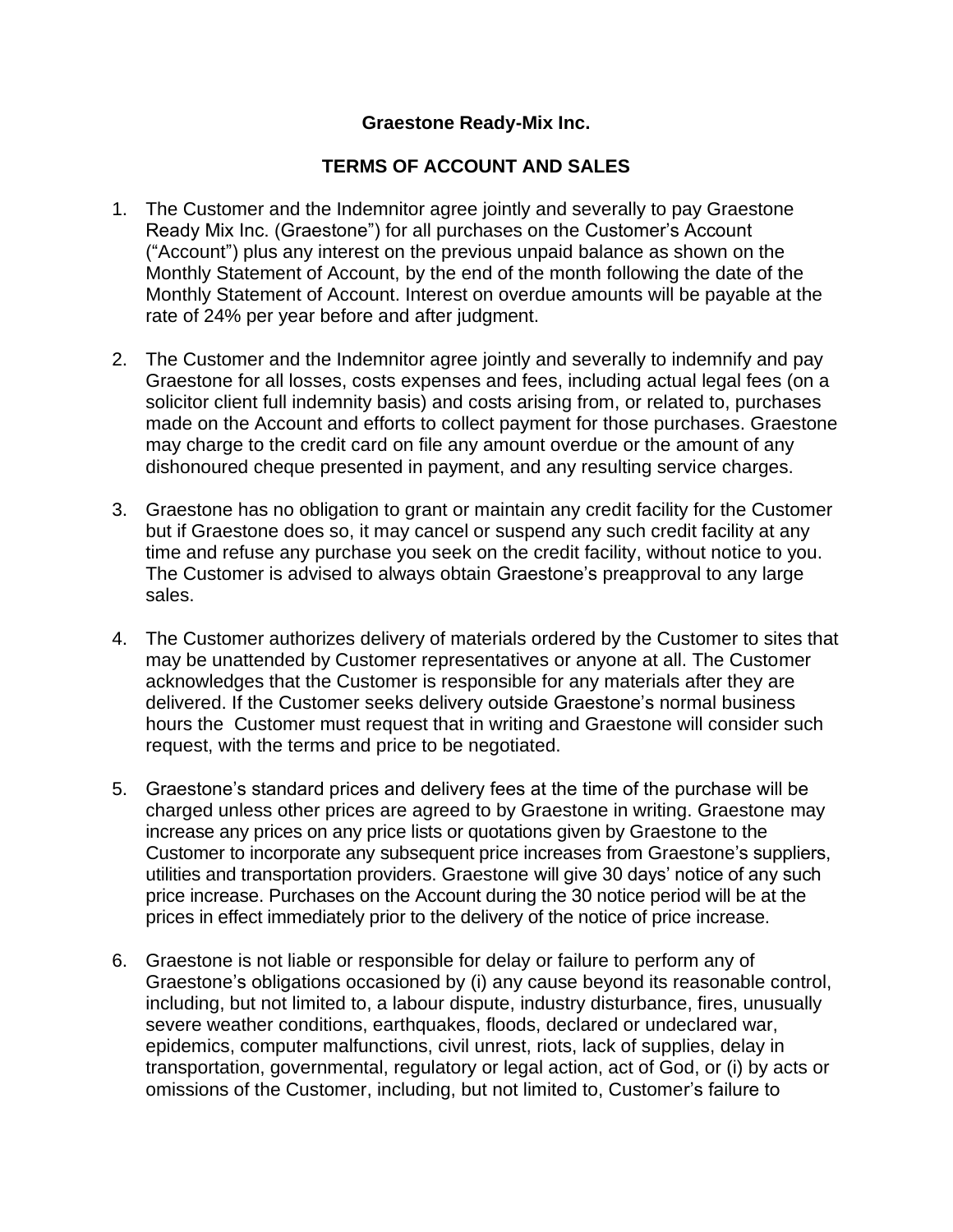promptly comply with these Terms of Account and Sales ("Excusable Delays"). The date of delivery shall be extended for a period equal to the time lost by reason of any Excusable Delays.

- 7. Any invoice or statement not disputed in writing within 25 days after the date of the invoice or statement will be deemed to be correct in all respects, including the indicated prices, and shall constitute proof of delivery of the amounts of the specified products without deficiencies.
- 8. The terms of the Credit and Indemnity Agreement between the Customer and Graestone ("Credit and Indemnity Agreement") and these Terms of Account and Sales (together the "Credit Documents") are the entire agreement between the Customer and Graestone. There are no representations, warranties, guarantees, promises or agreements other than those set out in the Credit Documents. The Credit Documents shall not merge with the terms and conditions contained in any other agreement entered into between the Customer and Graestone, either alone or with others, whether before or after the date of the Credit Documents. The terms of any other documents delivered by the Customer, whether before or after the Credit Documents, are null and void and of no effect unless approved in writing by a credit manager of Graestone. The terms and conditions contained in the Credit Documents may only be waived or modified in writing by Graestone and when such writing refers specifically to the Credit Documents and is approved in writing by a credit manager of Graestone.
- 9. Graestone makes no representations, warranties or conditions to the Customer, expressed or implied, now or in the future, with respect to any products sold from time to time by Graestone to the Customer, including, but not limited to, any implied warranty or condition of merchantability or fitness for a particular purpose of any products. Graestone shall not be liable for any such representations, warranties or conditions. Graestone has no responsibility or liability for, in contract, tort, negligence, strict liability or otherwise, and the Customer is solely responsible for, determining whether any and all products sold by Graestone to the Customer are fit for a particular purpose and suitable for the Customer's purpose and method of application or installation. A manufacturer's warranty may be available.
- 10. Liability Limitation. IN NO EVENT IS GRAESTONE RESPONSIBLE TO THE CUSTOMER FOR ANY INCIDENTAL, SPECIAL, EXEMPLARY OR CONSEQUENTIAL DAMAGES. INCLUDING, BUT NOT LIMITED TO, ANY DIRECT OR INDIRECT LOSTPROFITS, REGARDLESS OF WHETHER THOSE DAMAGES WERE FORESEEABLE. Except as expressly set forth herein, nothing herein or in any quotation shall (i) create any right, cause of act on or claim of, for or on behalf of the Customer or the Indemnitor, their heirs, successors or assigns or any third party under any theory, whether in contract, tort, negligence, strict liability or otherwise, other than the rights expressly set forth and created herein: (ii) create, modify or extend any express or implied warranties, or any limitations of those warranties; or (iii) give the Customer and Indemnitor any rights to claim any direct or